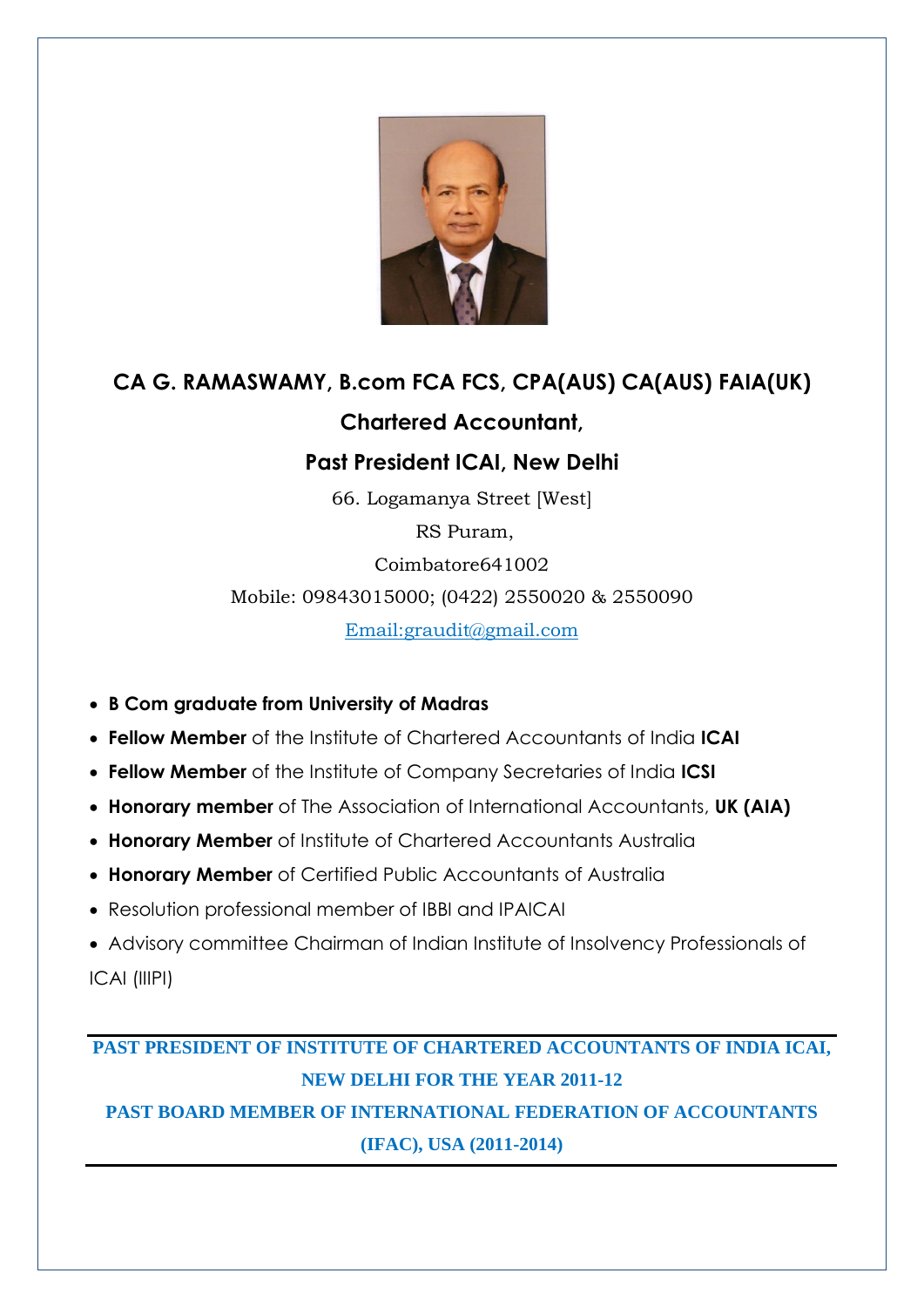**Shri. G. Ramaswamy FCA FCS**, hailing from Coimbatore, Tamilnadu, is the FIRST President of ICAI, New Delhi from Coimbatore. A fellow member of the ICAI with 35 years of standing in professional practice, he is also fellow member of the ICSI and an honorary member of the AIA (Association of International accountants, UK), the Institute of Chartered Accountants of Australia (ICAA), and Certified Public Accountants of Australia(CPA). He has served as the Board member of the International Federation of Accountants (IFAC)USA for 3 years from November, 2011 to 2014 and Qualifies Insolvency professionals.

**CA G Ramaswamy** was a member of National advisory committee on accounting standards (NACAS) and 'Government Accounting Standards Advisory Board for 'Union and the States' constituted by the C7AG of India. Being an Insolvency Professional registered with IBBI, he is currently the Chairman of the Advisory Committee of Indian Institute of Insolvency Professionals of ICAI.

He was elected as the Central council member of ICAI during the year 2004 for the first term since then, he has held various positions in the Committees of the Council of the ICAI and got re-elected consecutively for 3 terms till 2013. He was elected the **Vice - President** of ICAI for the year 2010-11, and was subsequently elected as the **President** for the year 2011-12, by the 21st council of the Institute. He was the Independent director of Chennai Petroleum Corporation Limited (CPCL), nominated by the Ministry of Petroleum and Natural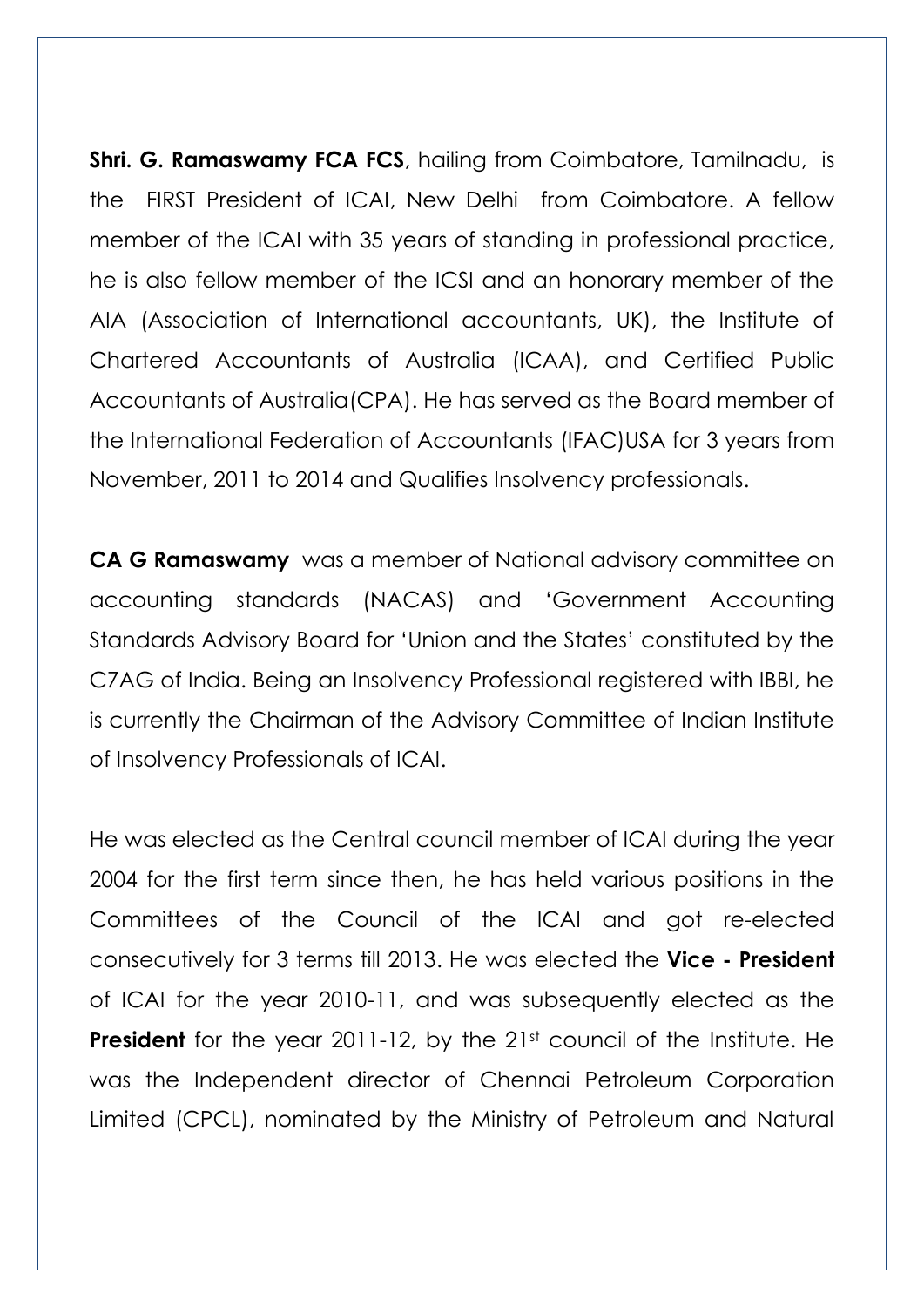Gas, Govt of India. He is also serving as the Chairman of the Audit Committee and Chairman of the CSR Committee of CPCL.

He also served as the Board Member of International Federation of Accountants (IFAC) for 3 Years term, from 2011-2014. He is the first member from the southern region to hold this distinction. The IFAC is the global organization for the accountancy profession, comprising of over 175 members in more than 130 countries, representing more than 3 million accountants in public practice, education, government service, industry, and commerce. He also served with the Planning and Finance Committee of IFAC. He was also the Technical Advisor to the Professional Accountancy Organization Development Committee (PAODC) of IFAC.

He is the former member on the Board of the Confederation of Asian Pacific Accountants (CAPA) and former member of the XBRL International Steering Committee. He was the former Board member and Chairman of Small and Medium Practices Committee of SAFA. He is the former Member of the Global Reporting Advisory Group of Global Reporting Initiative Focal Point India.

He has also served in the Disciplinary committee of ICAI in various capacities as Member and Presiding officer of Board of Discipline u/s 21A; Disciplinary Committee u/s 21B; Disciplinary Committee- Satyam bench u/s 21B continuously for 7 and 2 years respectively. He served as a member of the Quality review Board of Government of India for 2 terms.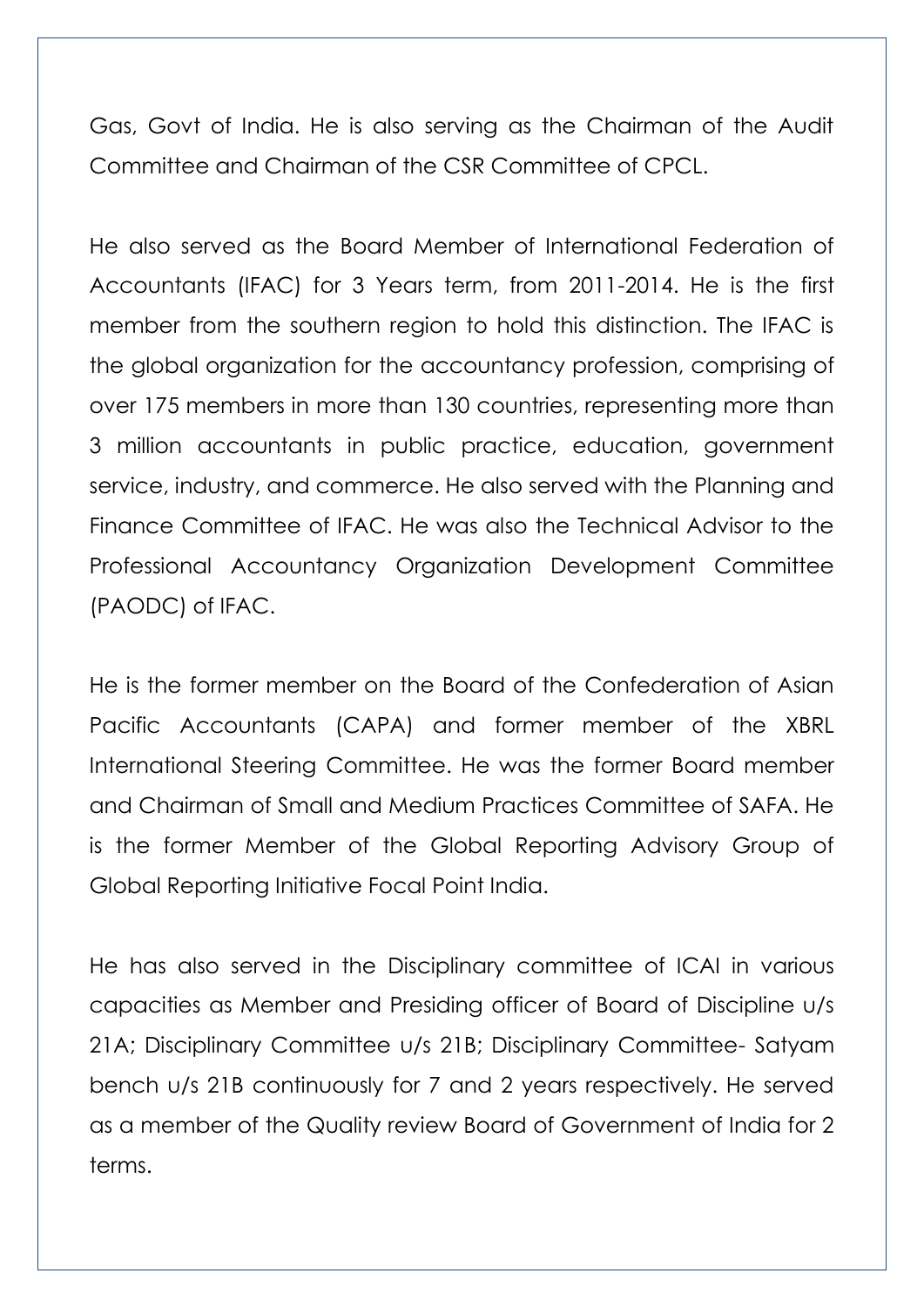During these periods, he served as Member of Auditing & Assurance Standards Board, Committee on Ethical standards, Professional development committee, Research committee, Committee on Corporate governance. He has also been the member of various Committees viz. Editorial Board, Continuing Professional Education Committee, Committee on Ethical standards, Fiscal Laws Committee, Audit Committee, Auditing & Assurance Standards Board, Corporate & Allied Laws Committee, Insurance Committee, International affairs committee, Professional development committee, Public relations committee, Financial Reporting Review Board, Electoral reforms committee etc.

During these terms, he has also been associated in various positions as member, Chairman, Convenor with Working group of ICAI.

He has been the Chairman of SIRC of ICAI for the year 1999 and obtained All India Best Regional award for the year and conducted Regional conference with record break of 1520 participants. He has also served in various committees of SIRC of ICAI. He held various positions at branch level and Chairman of Coimbatore branch 1988- 1989, Regional Council member during 1994-2000.

As a fellow member of ICSI, he has also served with The Institute of Company Secretaries of India [ICSI] as Branch Chairman Coimbatore 1990-1991 and Regional council member 1991-1994. He is also a member of The Institute of Internal Auditors, UK and served as a member of the Board of Governor of IIA Madras Chapter.